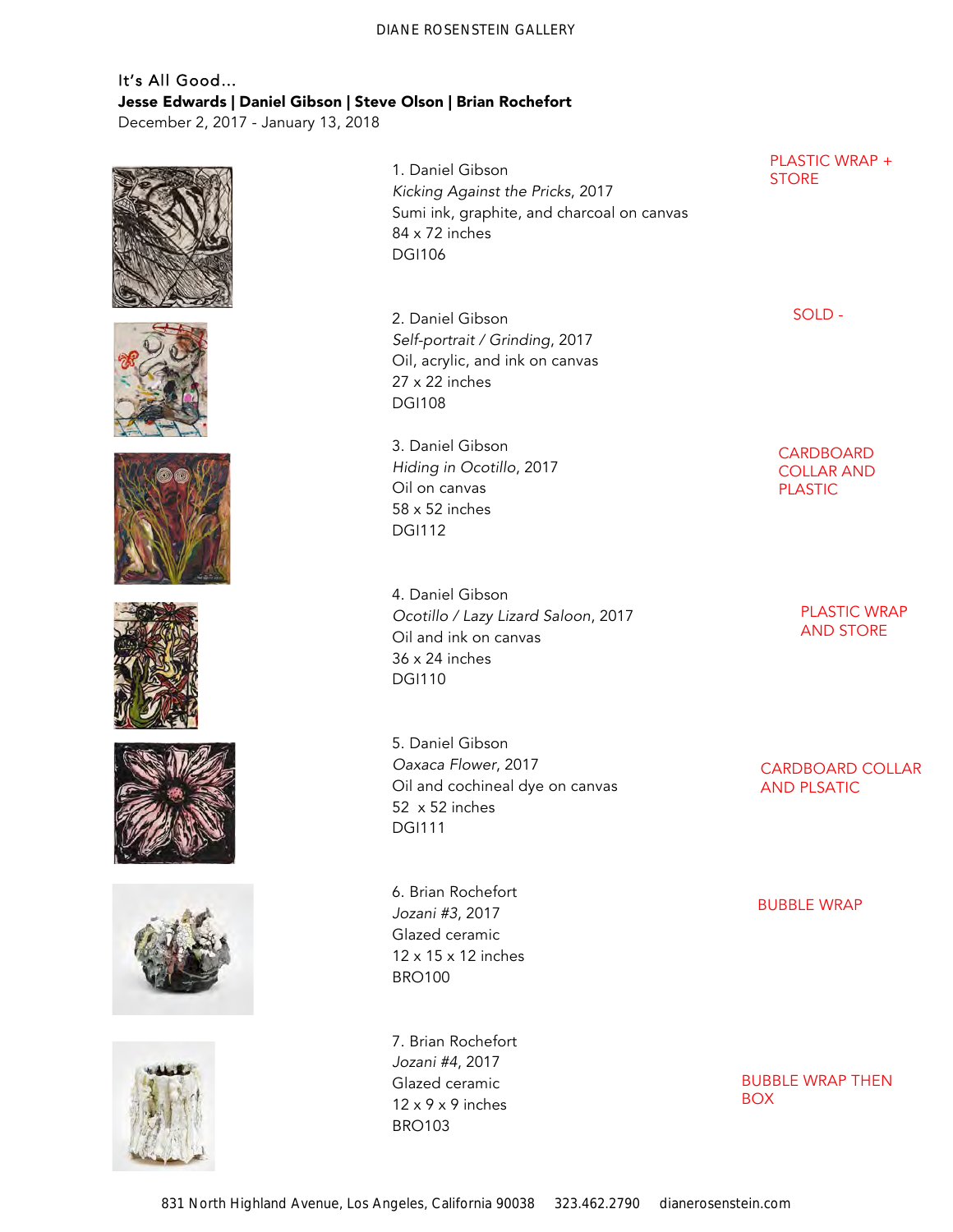













8. Brian Rochefort *Jozani #1*, 2017 Glazed ceramic 16 x 19 x 17 inches BRO102

9. Brian Rochefort *Jozani #5*, 2017 Glazed ceramic 13 x 14 x 12 inches BRO104 \$3,800

10. Brian Rochefort *Jozani #2,* 2017 Glazed ceramic 16 x 16 x 17 inches BRO101

11. Brian Rochefort *Jozani #6*, 2017 Stoneware, porcelain, artist frame 19 x 15 1/2 x 3 1/2 inches BRO105

12. Jesse Edwards *Card House #4,* 2016 Oil on linen 48 x 48 inches JED103

13. Jesse Edwards *Untitled (Card House #3),* 2016 Oil on linen 72 x 60 inches JED110

14. Jesse Edwards *Untitled (Red Towel),* 2016 Oil on linen 72 x 48 inches JED107

STAY IN BACK ROOM

BUBBLE WRAPPED

BUBBLE WRAPPED

HANG IN BACK ROOM

SLIPCASE

SLIPCASE

SLIPCASE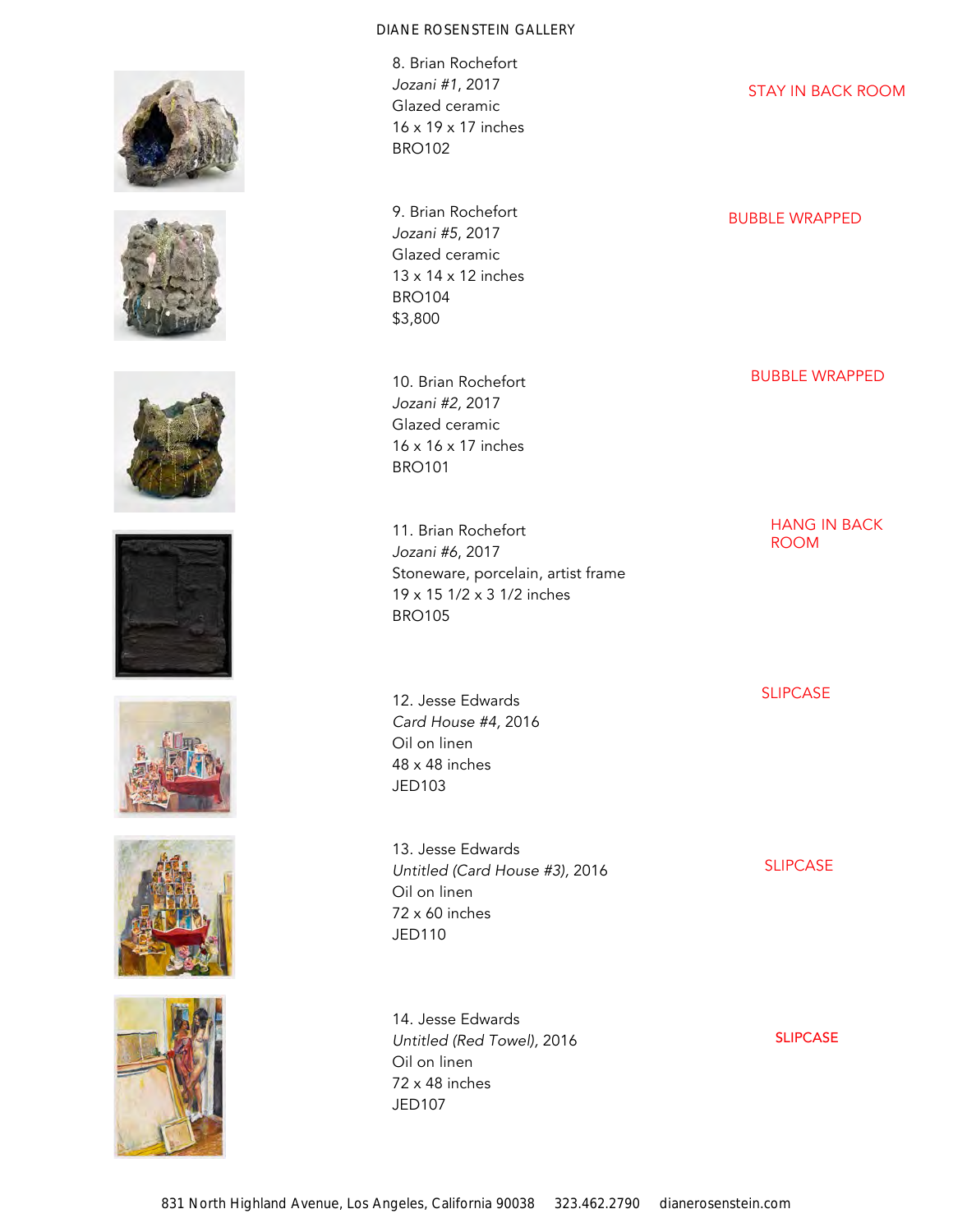| 16. Jesse Edwards<br>Figure Sketch (Orgy), 2016<br>Glazed stoneware<br>$17 \frac{1}{2} \times 18 \frac{1}{2} \times 3 \frac{1}{2}$ inches JED141 | <b>PACK IN CRATE</b> |
|--------------------------------------------------------------------------------------------------------------------------------------------------|----------------------|
| 17. Jesse Edwards<br>Triple Cowgirl, 2017<br>Oil on linen<br>$36 \times 77$ inches ( $36 \times 24$ inches each)<br><b>JED149</b>                | <b>SLIPCASE</b>      |
| 18. Jesse Edwards<br>Painting the Roses Red, 2016<br>Oil on linen<br>72 x 60 inches<br>JED102                                                    | <b>SLIPCASE</b>      |
| 19. Jesse Edwards<br>Painting the Roses Red (Alice), 2016<br>Glazed stoneware<br>16 $\frac{1}{2}$ x 18 x 3 inches<br><b>JED142</b>               | <b>CRATE</b>         |
| 20. Jesse Edwards<br>Porn Sketch, 2016<br>Glazed stoneware<br>11 x 15 x 2 1/2 inches<br><b>JED127</b>                                            | <b>CRATE</b>         |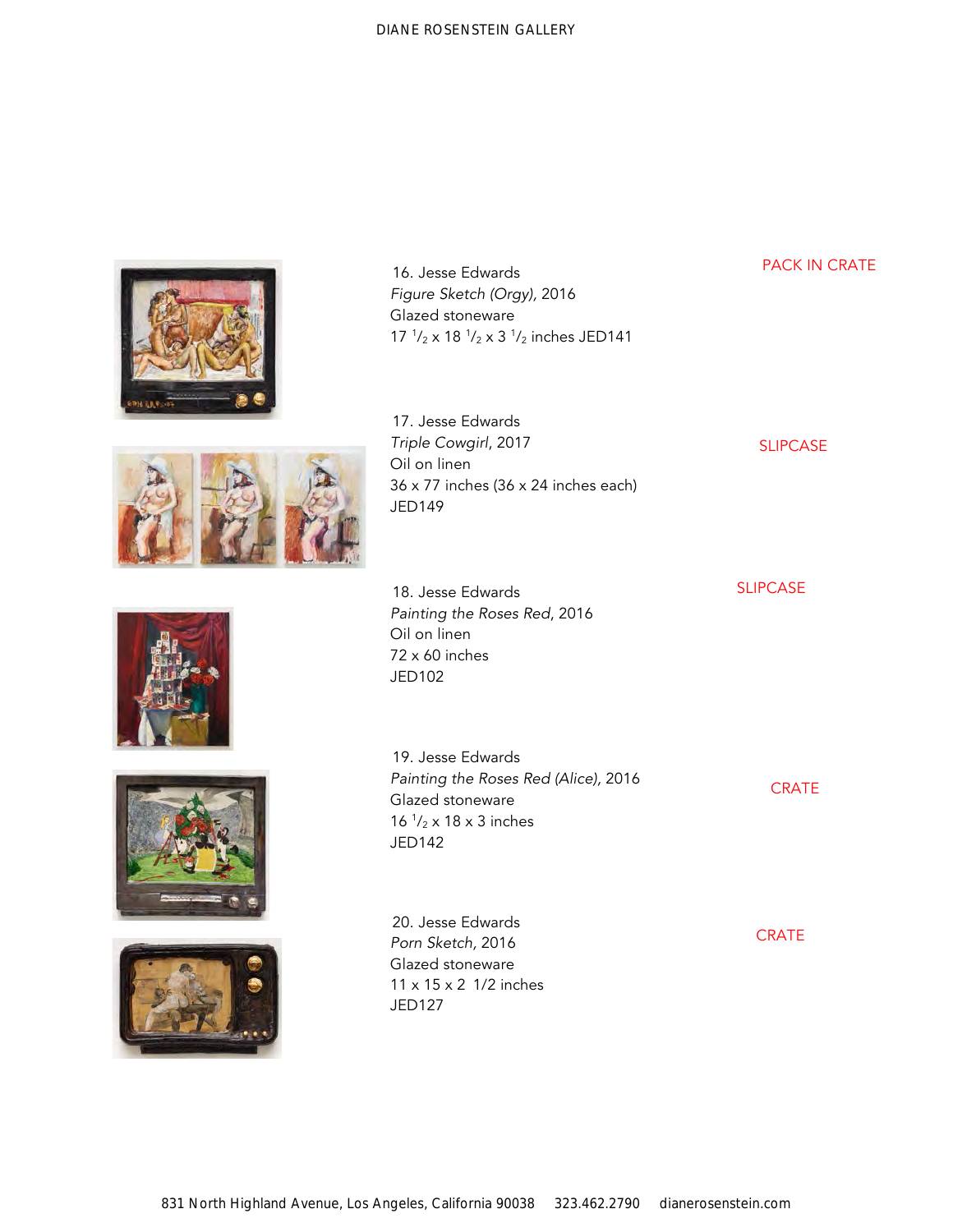

21. Jesse Edwards *Double Spread Eagle,* 2016 Glazed stoneware 11 x 15 x 2 inches JED130

**CRATE** 





23. Jesse Edwards *Card House #2,* 2016 Glazed stoneware 19 x 10 x 9 inches JED146

24. Jesse Edwards *Pinnochio 2*, 2017 Glazed stoneware 16  $\frac{1}{2}$  x 18 x 3 inches JED148

PUT IN BACK ROOM

**CRATE** 



Jesse Edwards *Still Life on Green Steps with Various Objects,* 2014 Oil on linen 56 x 48 inches JED117

SLIPCASE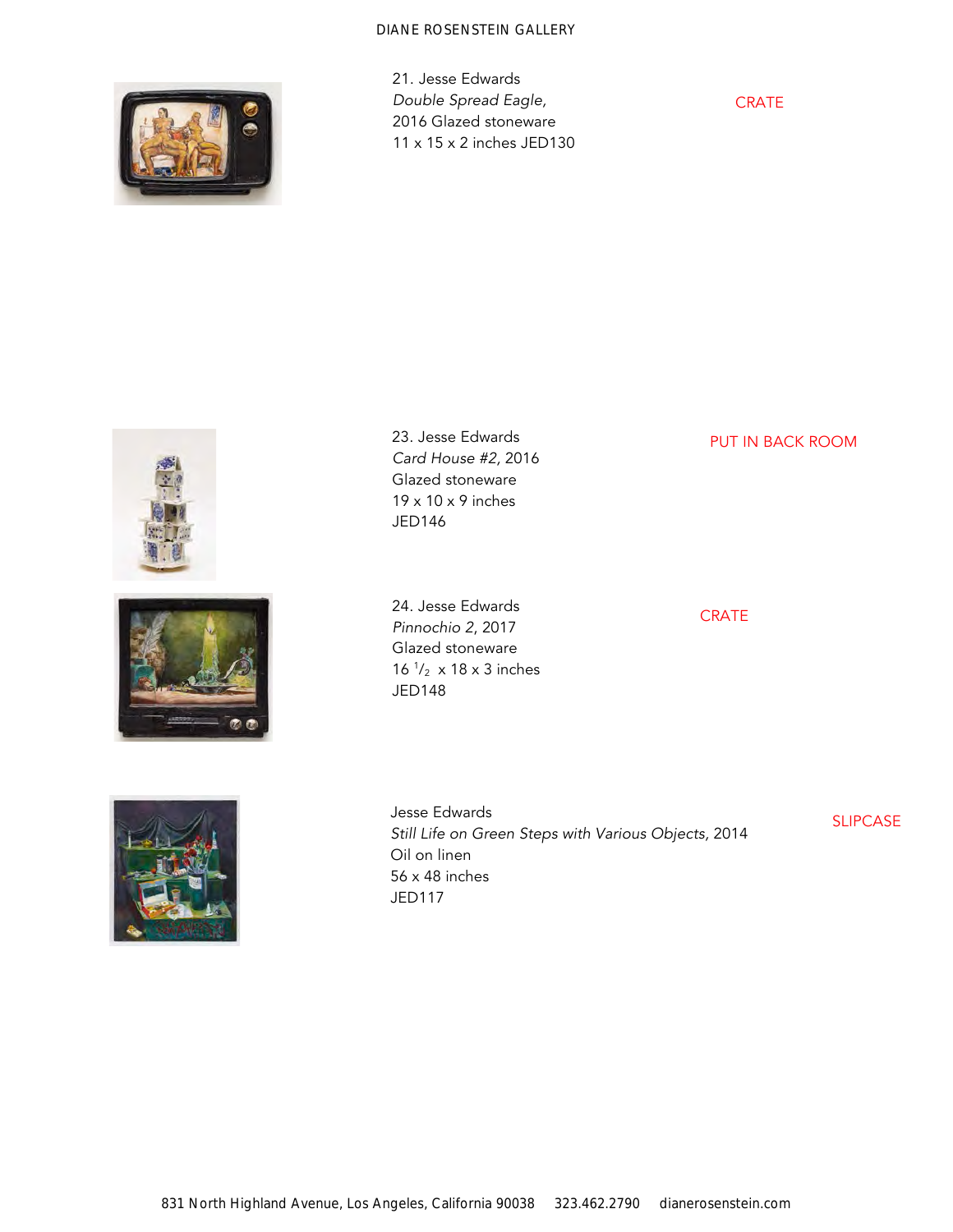27. Steve Olson *Cum Laude #*95, 2017 Acrylic on paper 18 x 12 inches SOL 110

28. Steve Olson *Cum Laude #40,* 2017 Acrylic on paper 18 x 12 inches SOL111

29. Steve Olson *Cum Laude #11B,* 2017 Acrylic on paper 18 x 12 inches SOL106

30. Steve Olson *Cum Laude #43*, 2017 Acrylic on paper 18 x 12 inches SOL112

31. Steve Olson *Cum Laude #24*, 2017 Acrylic on paper 18 x 12 inches SOL109

32. Steve Olson

SOL107

*Cum Laude #18*, 2017 Acrylic on paper 18 x 12 inches

FOAM SHEET + PLASTIC WRAP

FOAM SHEET + PLASTIC WRAP

FOAM SHEET + PLASTIC WRAP

> FOAM SHEET + PLASTIC WRAP















FOAM SHEET + PLASTIC WRAP

> FOAM SHEET + PLASTIC WRAP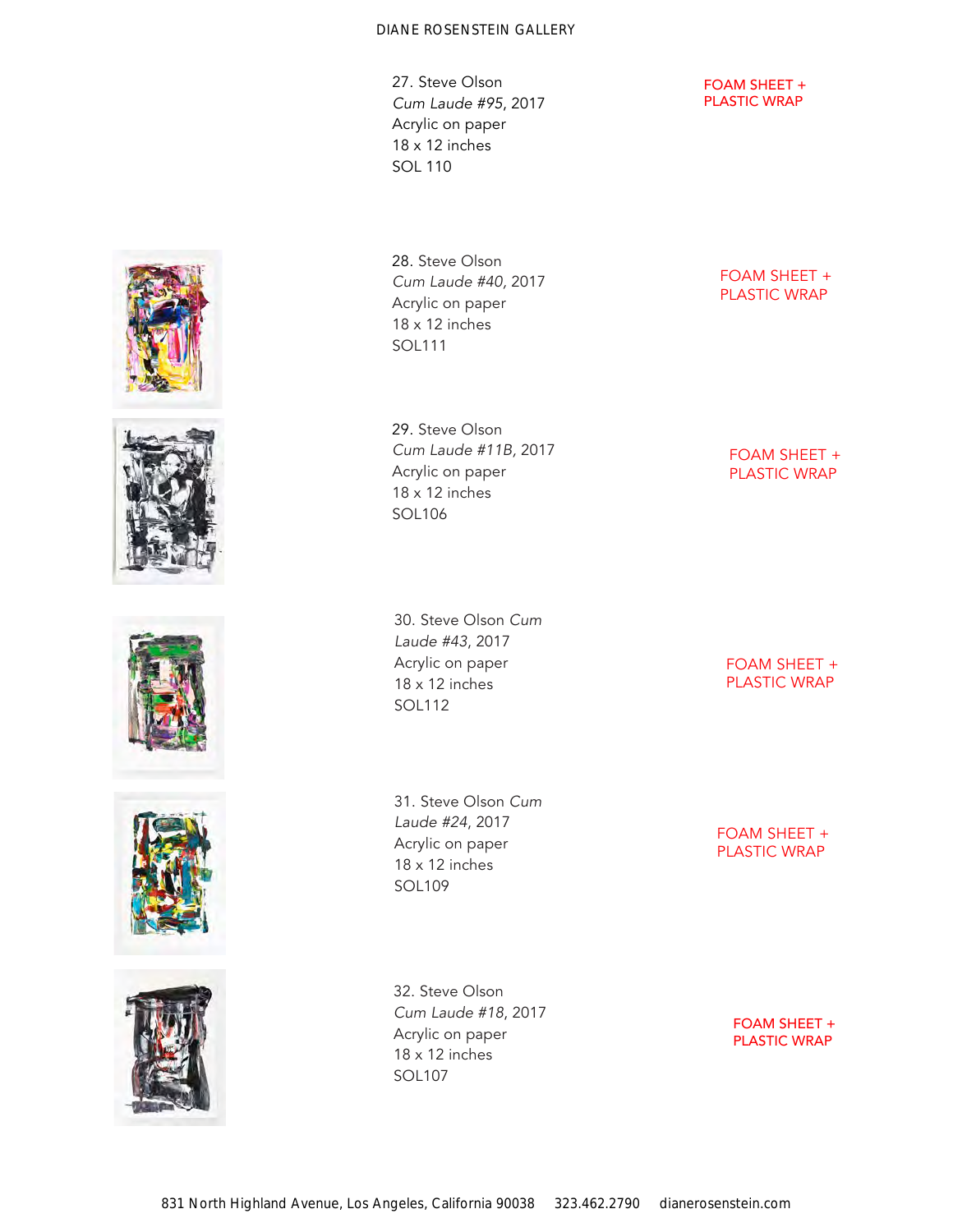











33. Steve Olson *Cum Laude #11*, 2017 Acrylic on paper 18 x 12 inches SOL104

34. Steve Olson *Cum Laude #1*, 2017 Acrylic on paper 30 x 22 inches SOL118

35. Steve Olson *Cum Laude #4*, 2017 Acrylic on paper 30 x 22 inches SOL121

36. Steve Olson *Cum Laude #6*, 2017 Acrylic on paper 30 x 22 inches SOL123

FOAM SHEET + PLASTIC WRAP

FOAM SHEET + PLASTIC WRAP

> FOAM SHEET + PLASTIC WRAP

FOAM SHEET + PLASTIC WRAP

37. Steve Olson *Cum Laude #2*, 2017 Acrylic on paper 44 <sup>1</sup> /<sup>2</sup> x 30 inches SOL125

38. Steve Olson *Cum Laude #3*, 2017 Acrylic on paper 44 <sup>1</sup> /<sup>2</sup> x 30 inches SOL126

FOAM SHEET & PLASTIC WRAP

FOAM SHEET & PLASTIC WRAP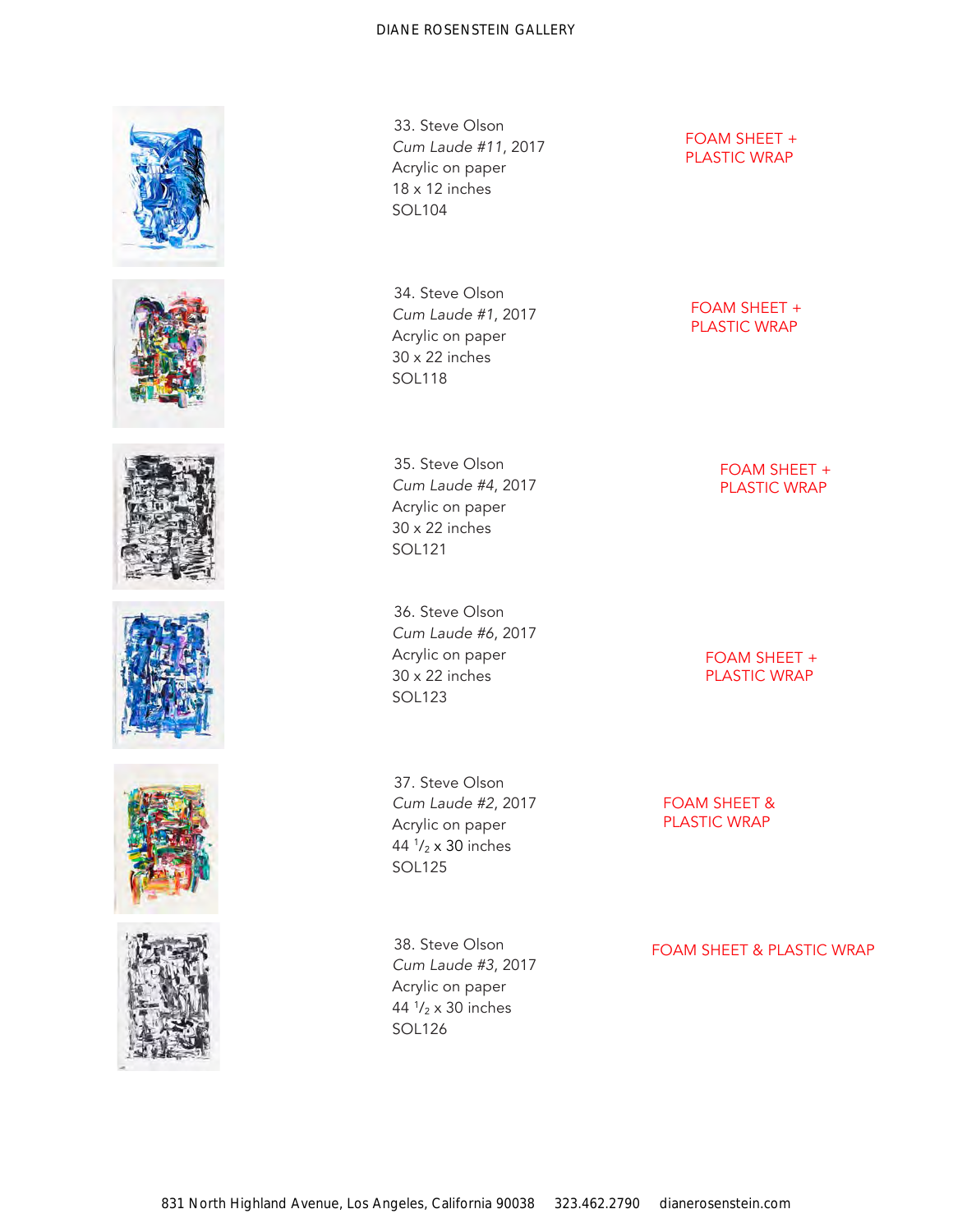

39. Steve Olson *Cum Laude #1*, 2017 Acrylic on paper 44 <sup>1</sup> /<sup>2</sup> x 30 inches SOL124

FOAM SHEET & PLASTIC WRAP

# crate all jesse edwards ceramics







41. Jesse Edwards *Mickey Mouse Fantasia #4*, 2017 Glazed stoneware 11 x 15 x 2  $\frac{1}{2}$  inches JED150

42. Jesse Edwards *Mickey Mouse Fantasia #3,* 2017 Glazed stoneware 11 x 15 x  $2^{1}/2$  inches JED132

43. Jesse Edwards *Mickey Looking Up Stairs,* 2016 Glazed stoneware 16  $\frac{1}{2}$  x 18 x 1  $\frac{1}{2}$  inches JED134